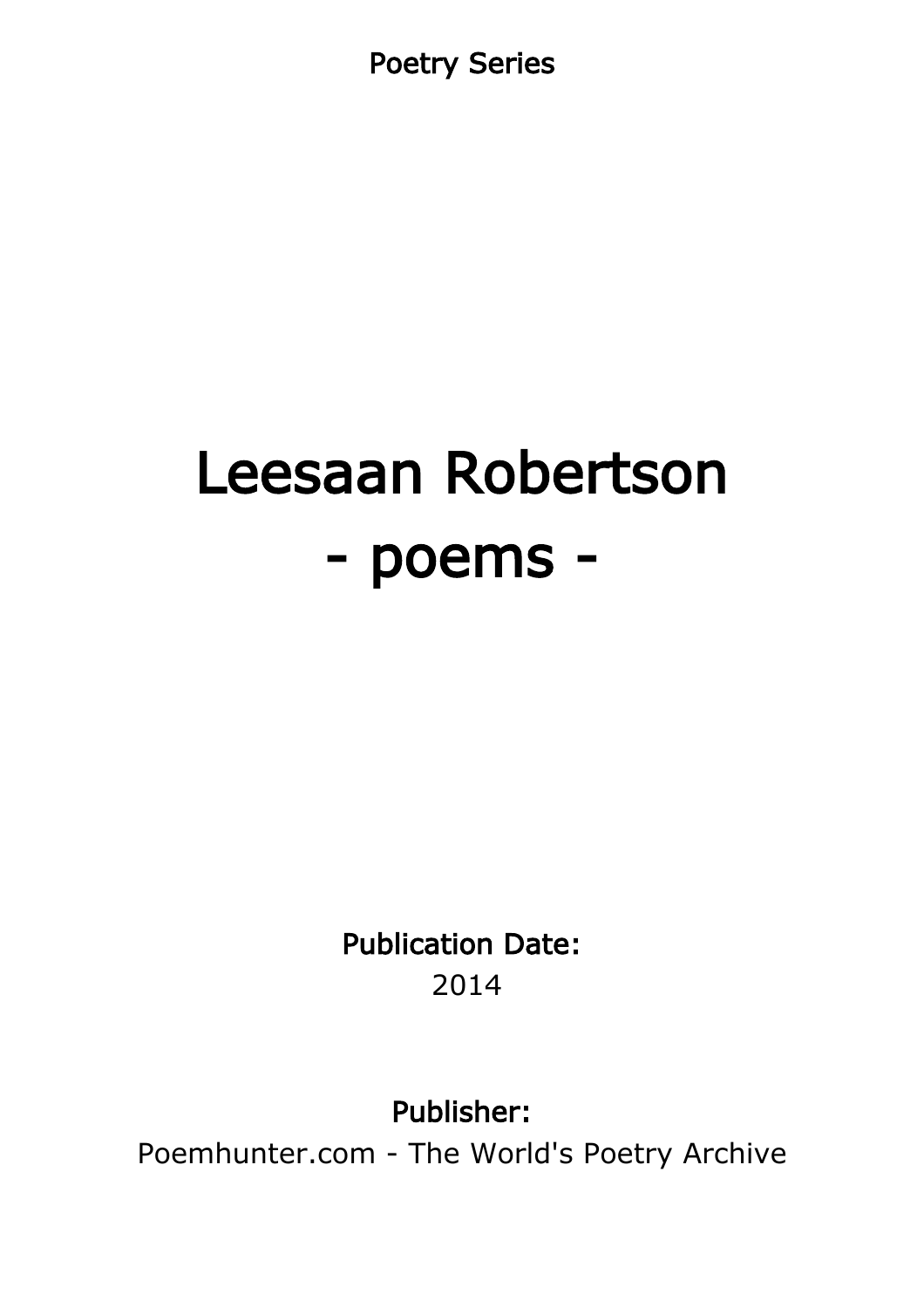# Leesaan Robertson(09/04/1983)

I am from 's bay Jamaica. I am very passionate about writing especially poetry because it speaks to my soul.

I'm looking forward to become a professional writer someday and get published. Also; I yearn to become better at writing poetry.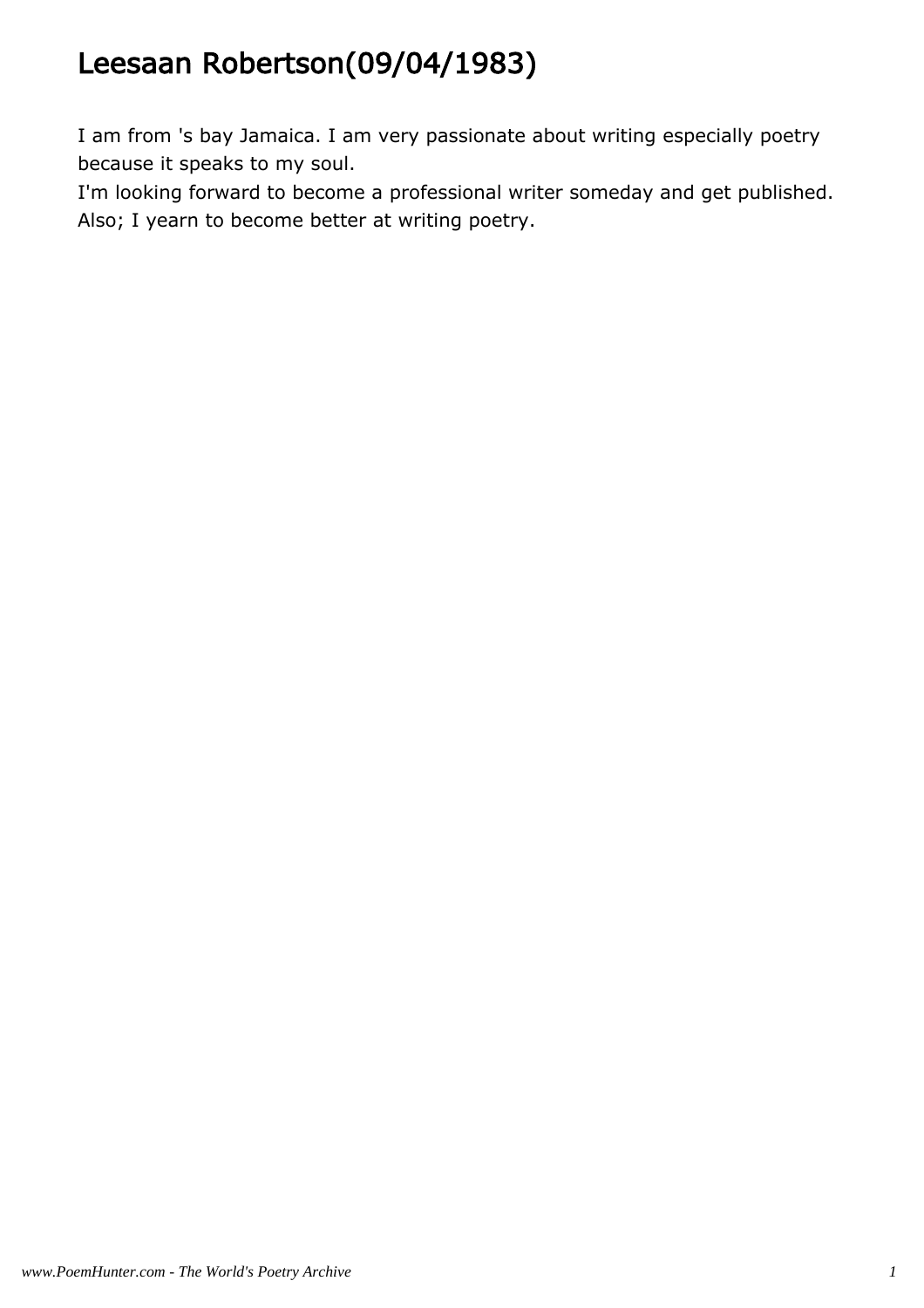# A Fool For Still Loving You

A fool for still loving you

You broke my heart into a million pieces And scattered it; all over the floor You left it damaged; when you walked out the door Yet I'm craving for you more You have crushed my soul like ice And did not stop to think twice.

I feel like a fool for still loving you After all you have put me through And ignoring the horrifying things you would do Repeatedly to me You have not shown one remorse At times; I thought you would take my life And make me a corpse.

My heart is fighting to be whole again It's hard mending it back together; And I can't pretend That it won't be a long time; until all this agony comes to an end You have turned my life upside down And all I could think of is having you around.

Apart of me died; when you vanished that day And didn't look my way You kept on going; with out a word to say You should have just put a gun to my head And left me dead Because that's how cold and terrifying; you had me feeling.

I wish I could stop loving you But my heart don't want me to It's like you're a drug; I must have constantly I don't know why; when you hurt me so badly You pumped my body up with fear And made me scared You were my worse nightmare So why my heart refuses to stop loving you? It's not like; you have the same love for me too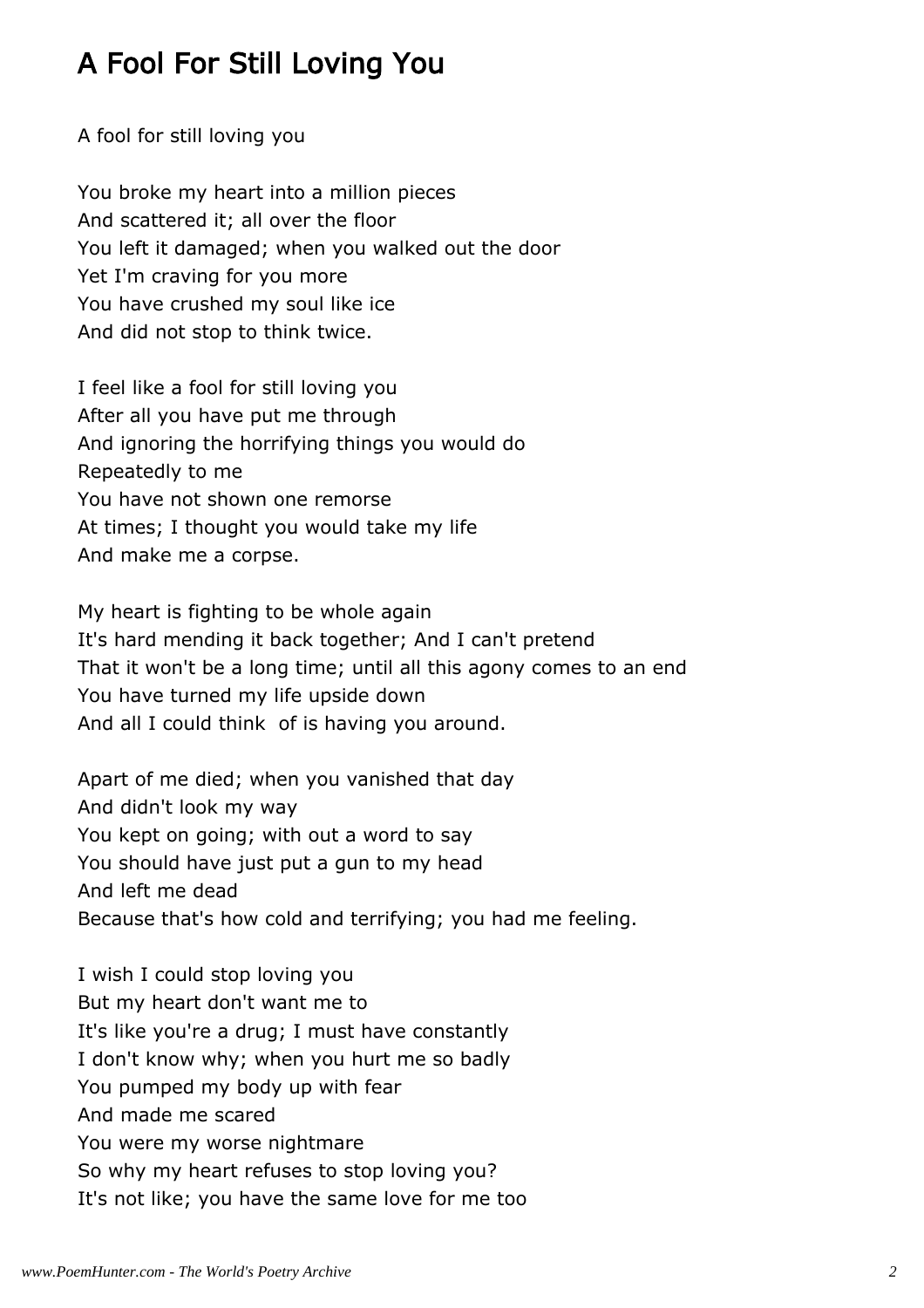That's why I'm ready to let you go and find somebody new.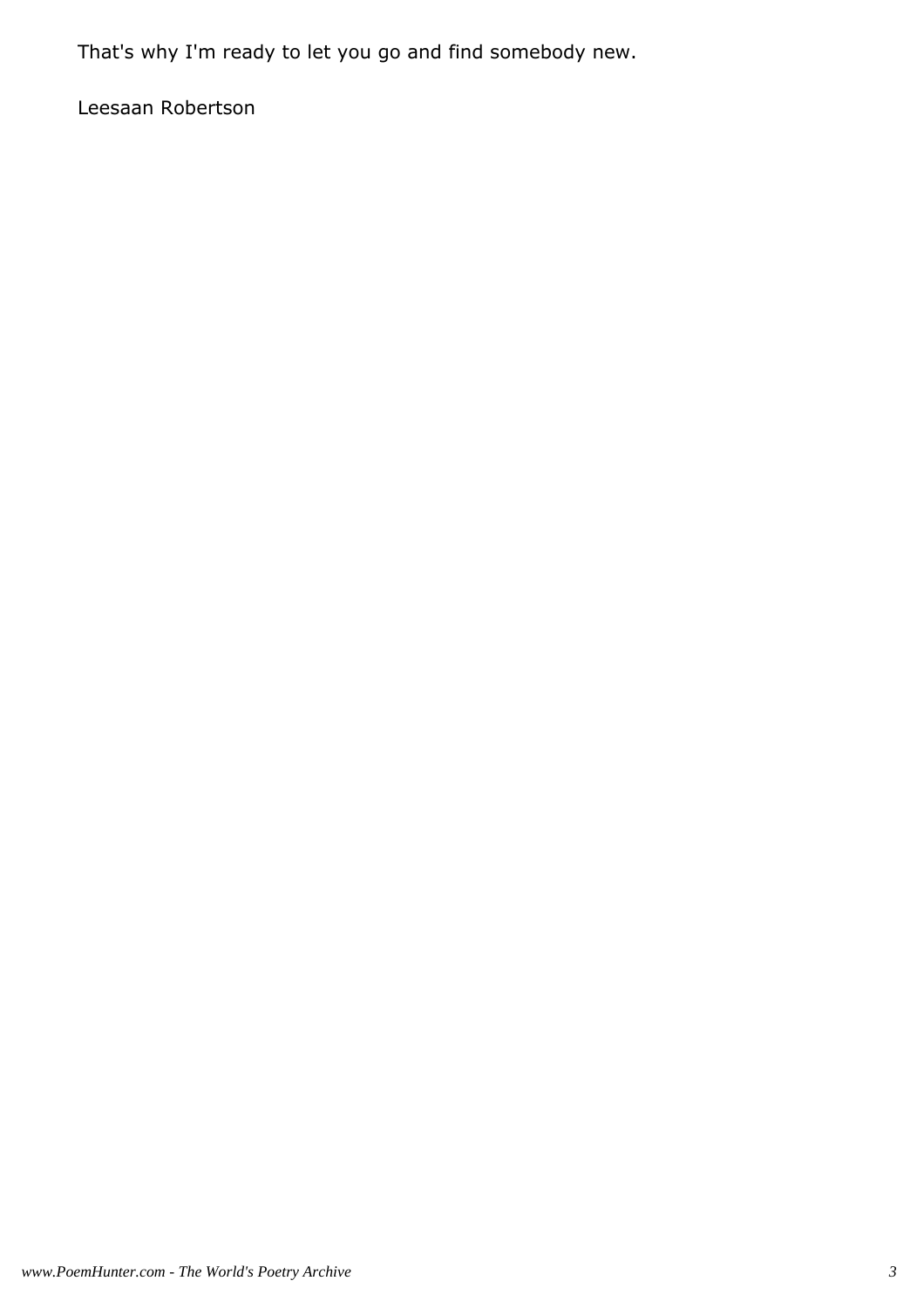# A Love So Deep

A love so deep like the ocean Stood still As the wind blows It roars through out the day and night Your heart and mine Combined together as one for eternity My heart smiles; whenever you touch me My heart speaks It says you're the only man for me Just one kiss from you; makes my heart beat Real love like ours is meant to be My love for you is unconditional It defines what true love is all about It's more than eternal I love you You love me Our love is everlasting.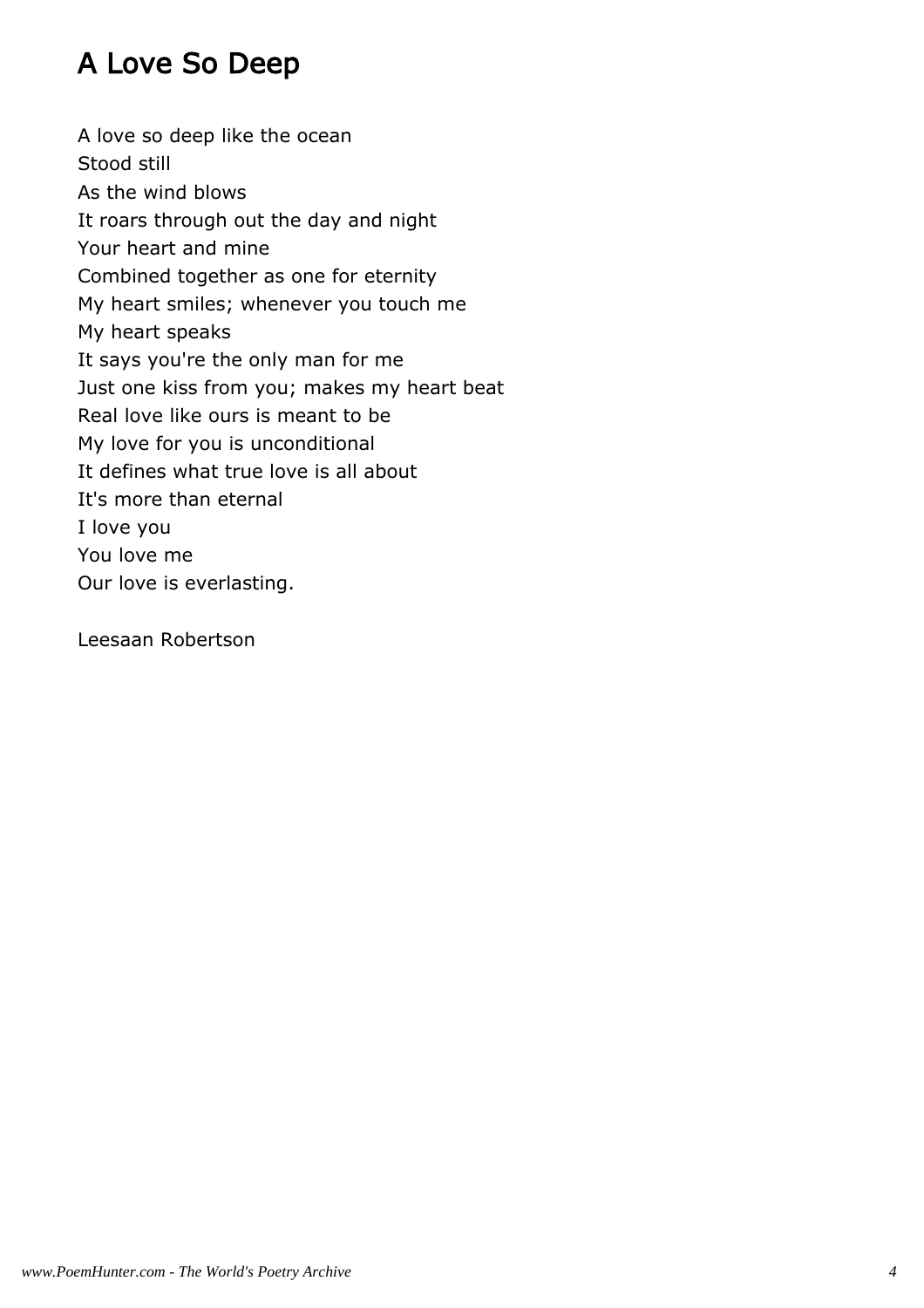#### A Scream

The moonlight sets in the still of the night I heard a scream Somehow I feel like I'm in a dream The person voice sounded clear But they were nowhere near My body trembles in fear Suddenly I'm becoming scared.

I'm hearing a scream continually Now I'm thinking it's me Could I be losing my sanity? The scream is louder than it was before I could hear the lock turning on the door My bones are breaking My heart is beating My soul is shaking My eyes are wondering.

I can't move because my body is totally freeze From the cold breeze That burst the door wide open I've never been this scared, not as often. The scream started again If this is a dream, I wish it hurry up and end The door slammed by itself Fearful me Wrapped up in the bed, thinking if this is happening to someone else.

The scream appears to be close It's getting more loud than I thought I hope nobody face a bad night like me, not even my foes Because this is a complete nightmare, God knows The person scream was finally near me I was so frighten, it woke me back up to reality It was as real as it seems But it was just a scary dream.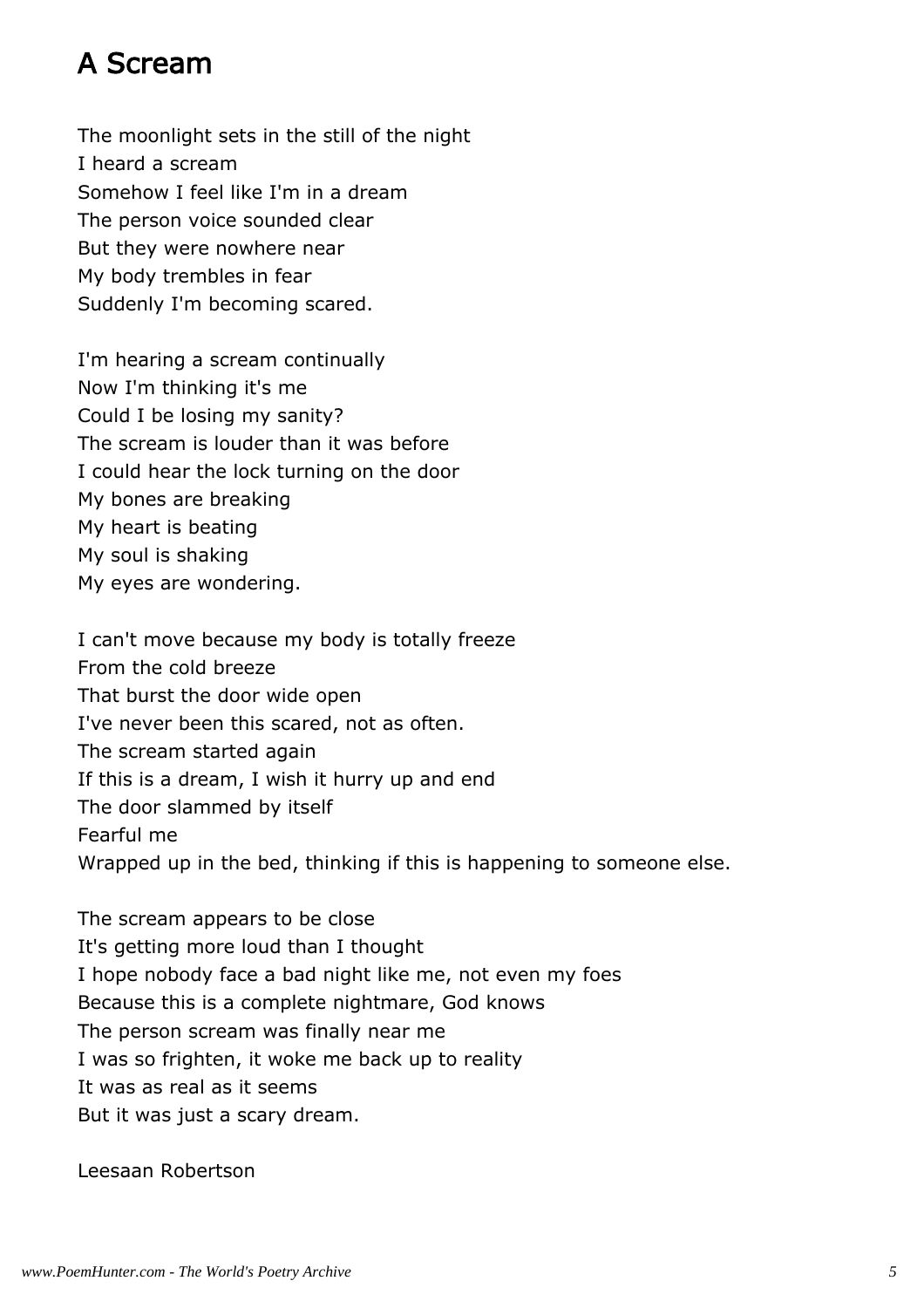## Be Real

Don't say what you don't mean Keep it real Don't tell me, you know how I feel Unless you have walked in my shoes Don't tell me, time will let me grow If I just let go And love will come and washed away all my sorrows Don't say there's going to be tomorrow How would you know anyway? If you live my life day to day.

You can say, your my true friend But I can see beneath your disguise; that it's all pretend Don't tell me, you would die for me When those words are coming from your lying tongue Don't try to show me, you love me, by giving me fake kisses and hugs Don't say, you will always be there And how much your sincere.

Don't take me for a fool But a woman with sense I wish, you would be real, and stop putting on all these pretense Don't tell me, I mean the world to you And you would never break my heart in two Don't say, I'm your one and only Don't say, you would do anything for me And don't say, we're meant to be Because in your eyes, all I see is a liar, a faker, and a player.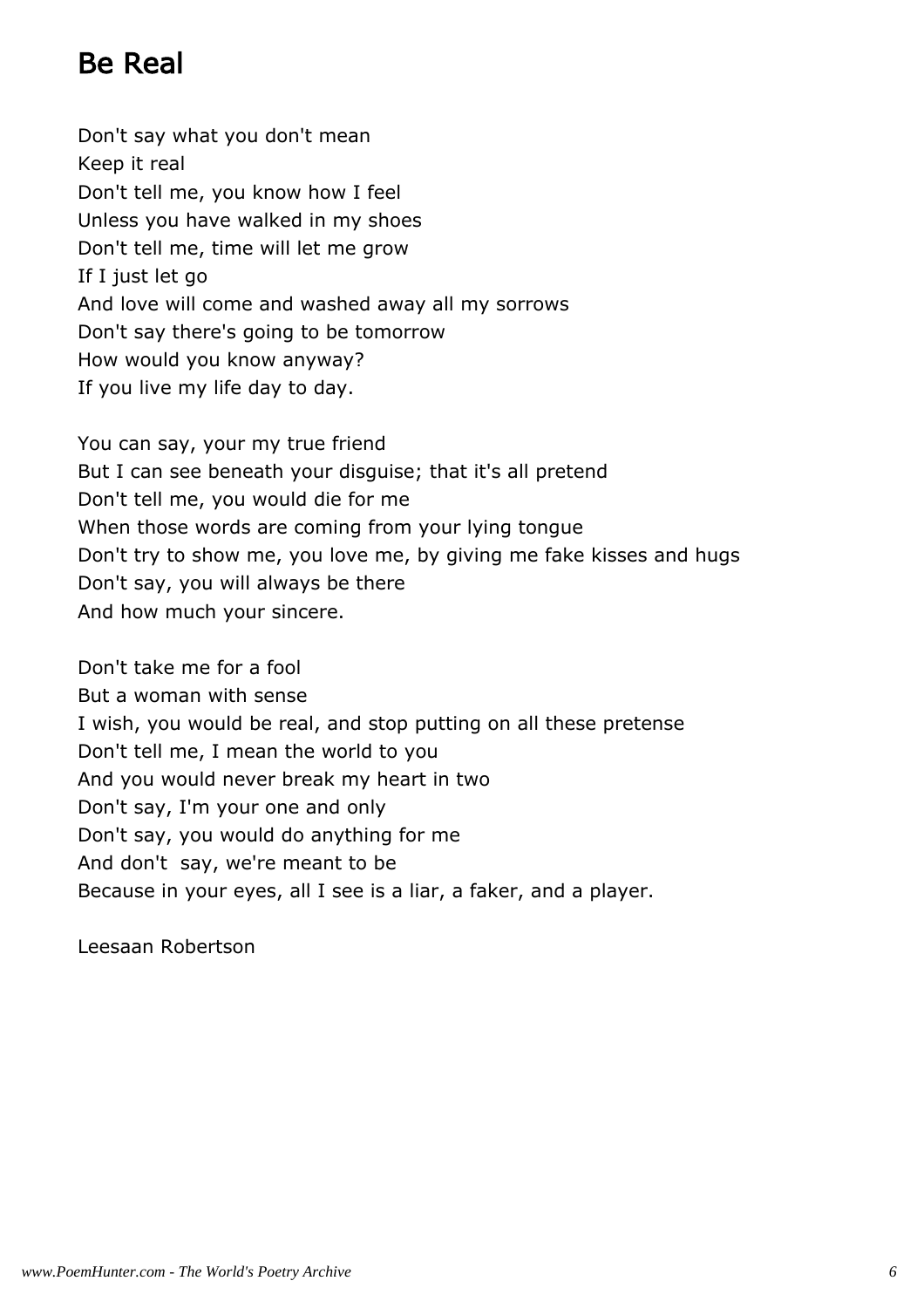#### Faded Dreams

#### Faded Dreams

When dreams become faded And visions are no longer clear to see All hope will be gone from me The sky turns gray on a sunny day Instead of blue like the deep sea The mind stuck in bondage And fighting to be free Darkness takes over my soul And leave it to freeze with the winter cold Shadows follow me day and night Dreams now seem dull as a blurred sight Love don't shine the way it used to; like the sunlight Dreams have faded; and things will not be the same again My dreams have completely faded to a tragic end.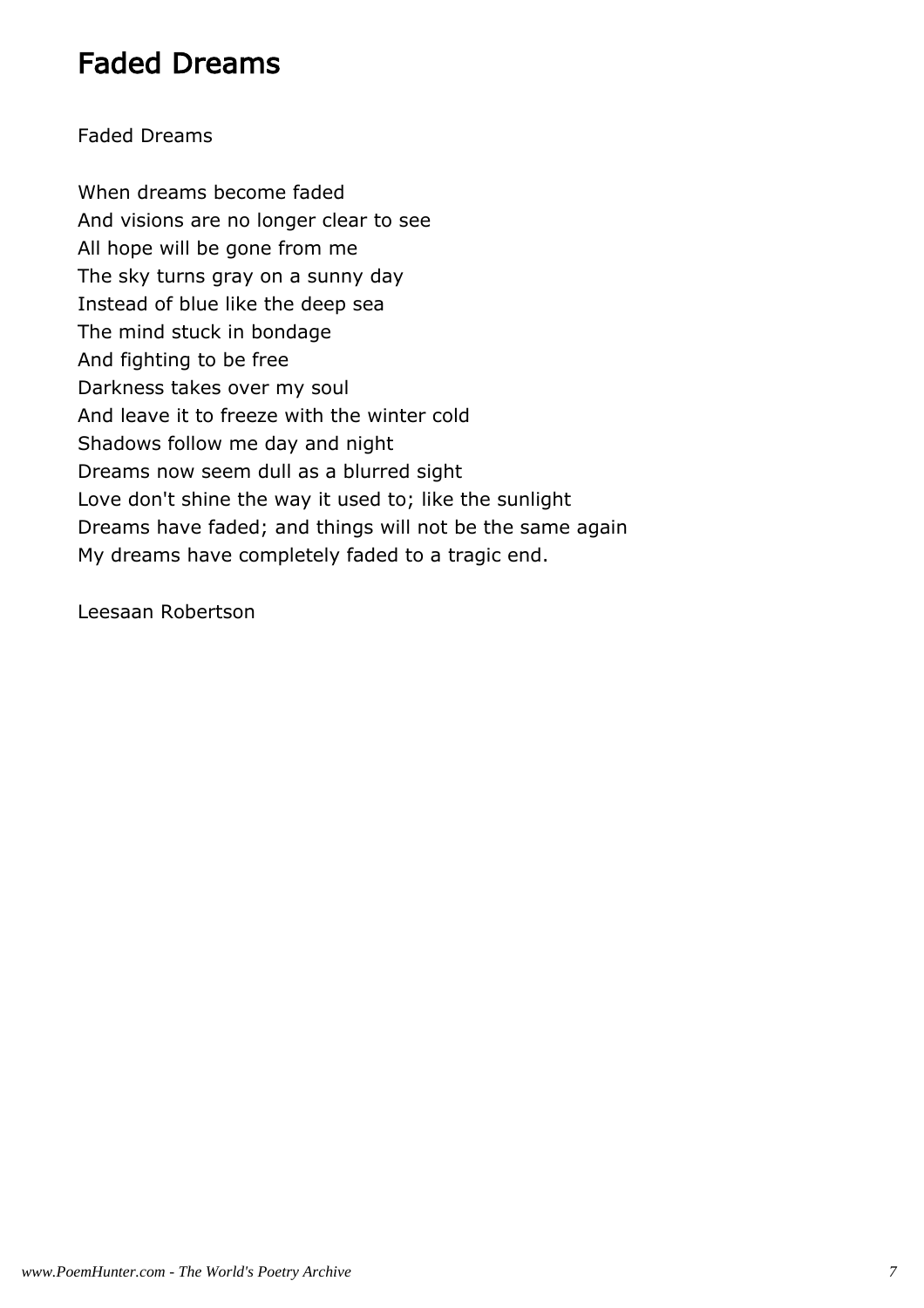## I Don'T Know You At All

I don't know you at all

You have ripped apart My whole heart The day you depart.

I thought, I knew you But I really don't have a clue Who you are In my eyes; you were my shining star But it changed when you left me scarred.

Life no longer has any meaning You made me feel like nothing I use to think of you; as my everything I couldn't see past all the lies you were bringing.

Reality finally hits me And I am now able to see That you didn't love me at all You could care less if I fall You are the reason why I feel real small.

I wanted you to be my man for eternity But nature showed us; it's an impossibility You have overshadowed my eyes With your disguise.

I am stronger today than I was yesterday I will not think of all the hurtful things; you would say You are history that has been gone astray I have totally erased you from my mind And my soul tells me; one day true love I will find.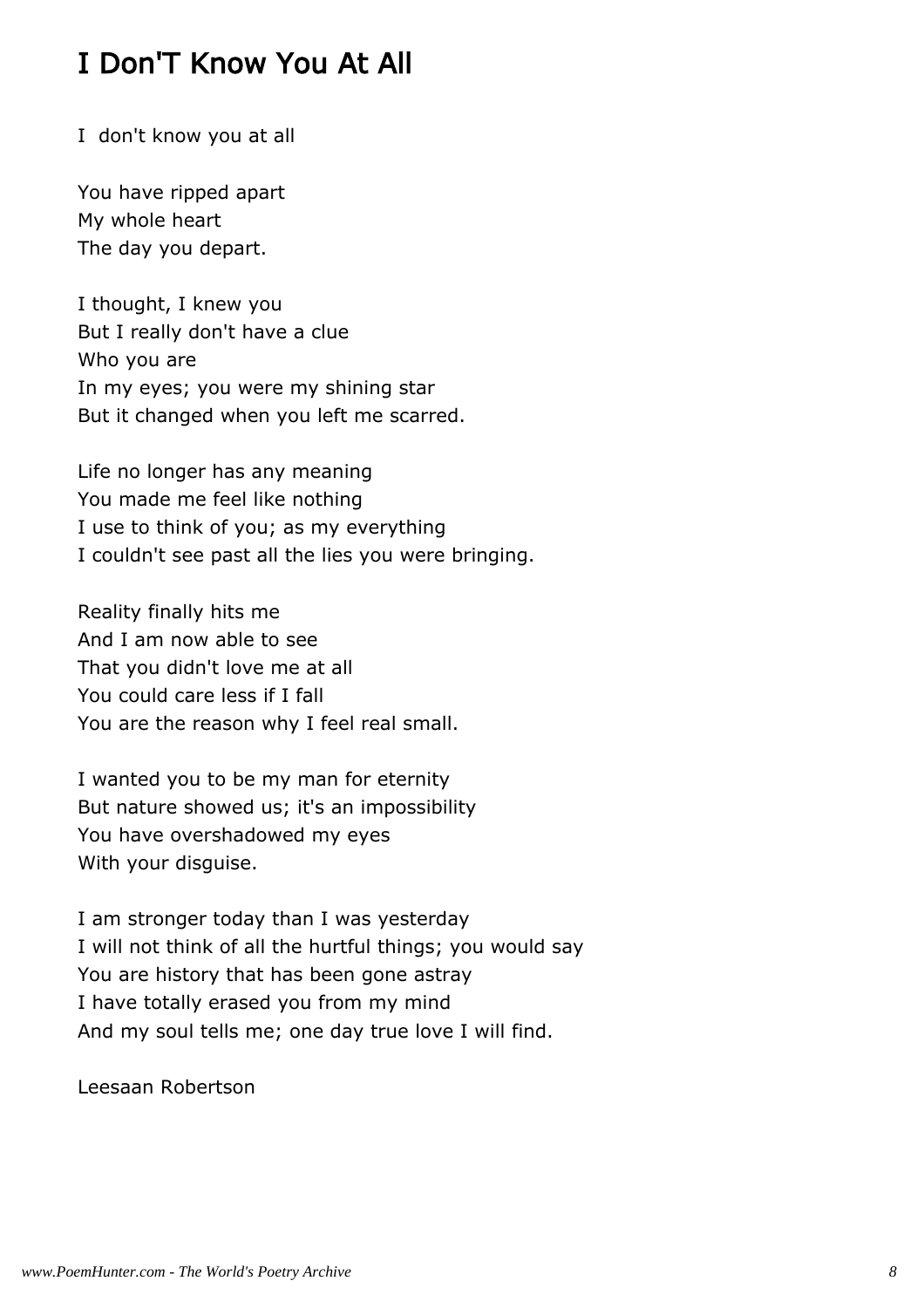# I Love You(You Love Me)

Your eyes shows how much you want me Your body language says you love me only

Sweet words you speak in my ear Always give me a feeling of good cheer

When you make love to me constantly I sensed we are one for eternity

Your touch is magical And is so sensational

When both our bodies intertwine They bring forth sunshine

Your kisses are sweet like honey I can't get enough baby

I love the way you would hold me in your arms And embraced me with your good charms

Our love is beautiful like a rose You are the man that I chose

I want to spend my life with you And in my heart, I know you feel the same for me too.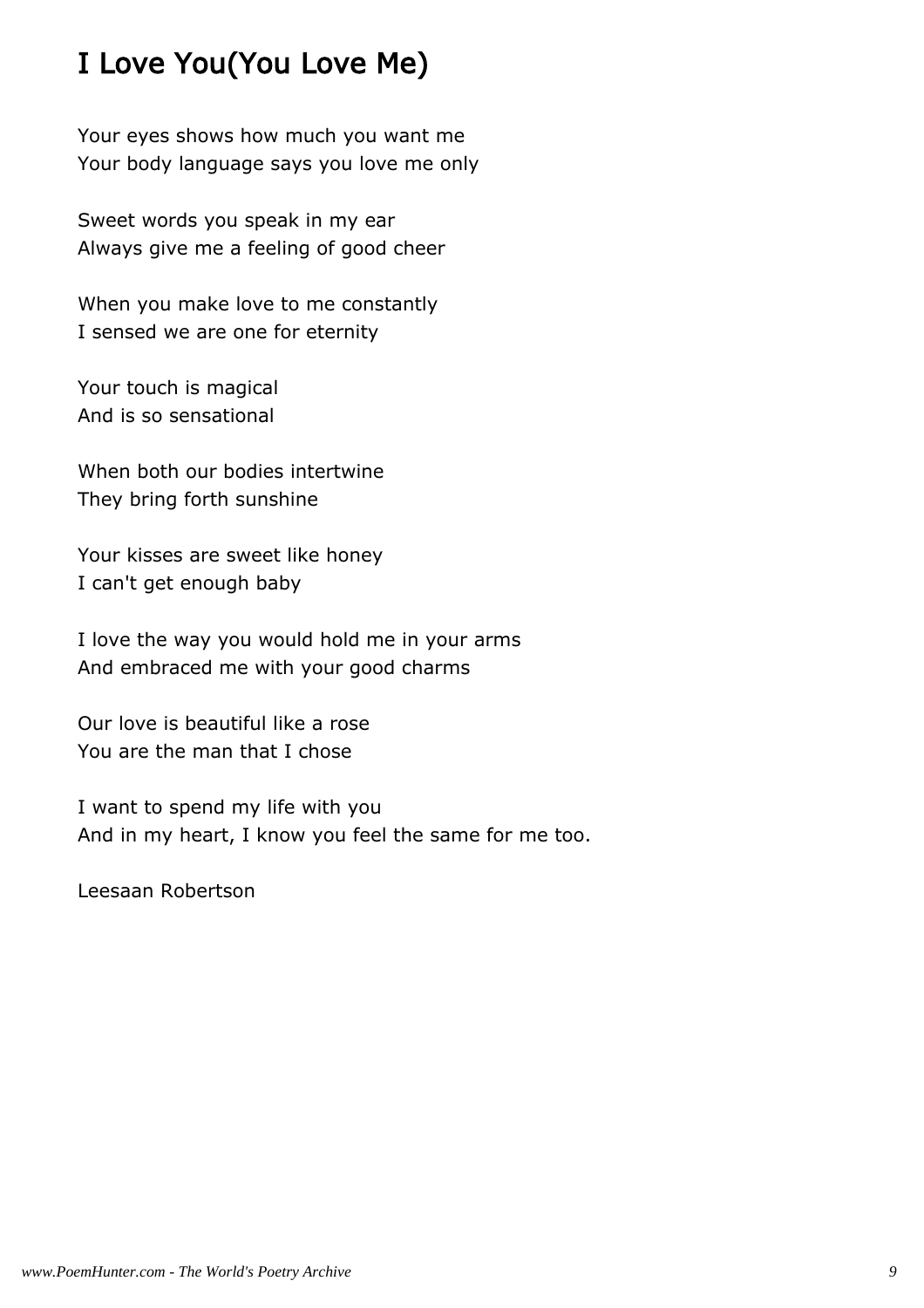# If You Love Me Enough

If you love me enough

If you love me enough You would look past my mistake If you love me enough You should not tell me; that it's too late If you love me enough Don't let our love turn into hate If you love me enough You would allow me to make it up to you If you love me enough You wouldn't broke my heart in two If you love me enough Why can't you believe in my trust? If you love me enough Then their should still be us If you love me enough You would forgive me and forget But please! have no regret Just remember, the first time that we met If you love me enough Ask yourself how you really feel Because I need to know if this relationship is real.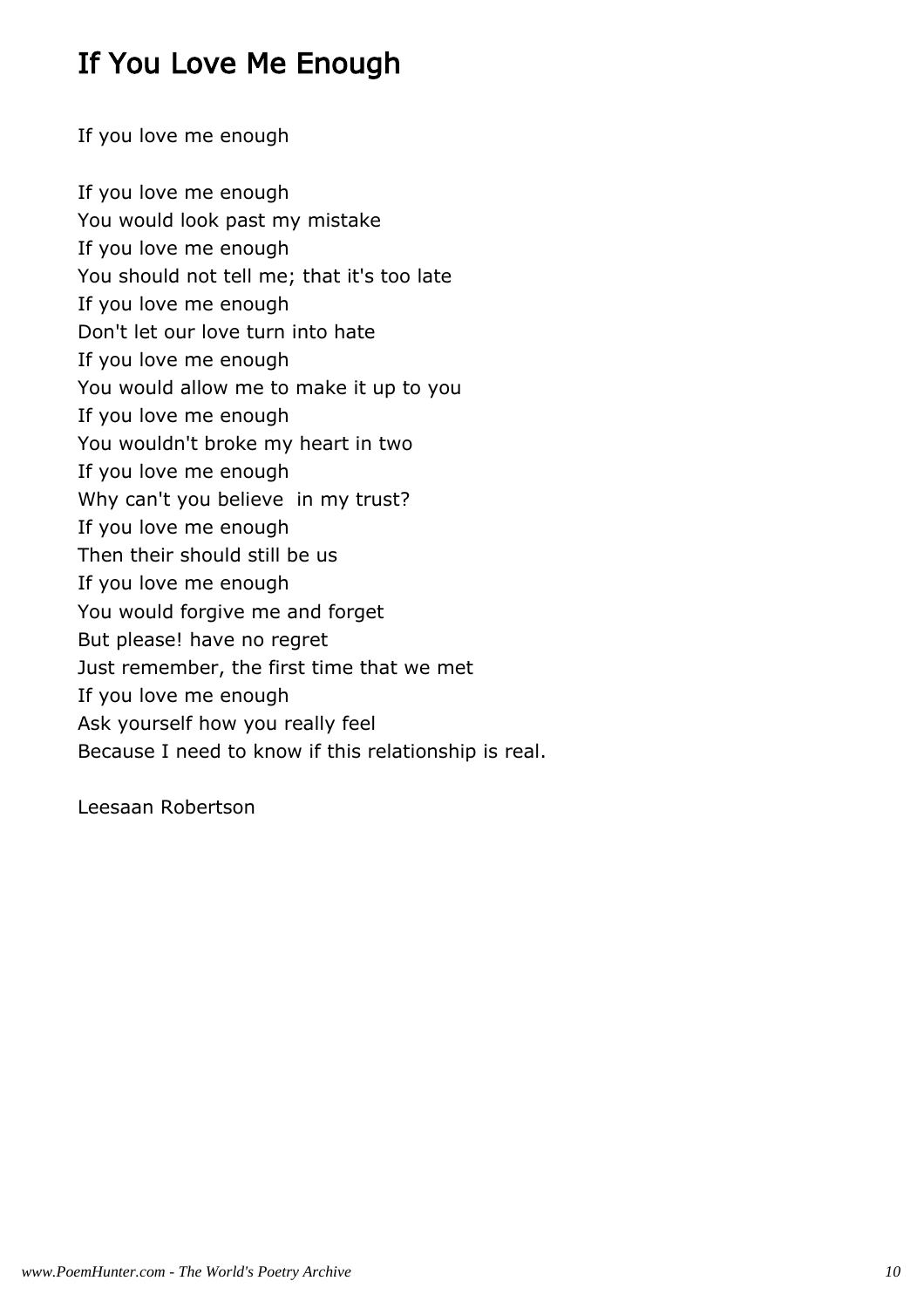### My Dream Man

As I sit and write these lines Memories flash back to ancient times To a love that was so divine A man with a heart as big as the world I thought, I would forever be his girl But life's full of surprises For him; I was willing to make compromises.

Without him, I feel like a lost soul And these feelings; I can't control He was my every breath I take My every step I make My heart would beat faster; each time he came close to me Because I was in love with him unconditionally.

I would do anything to feel him in my arms again He was my dream man and my best friend He was someone I could count on At times I get weak, he would make me feel strong Just to see his face one more time; would ease my mind.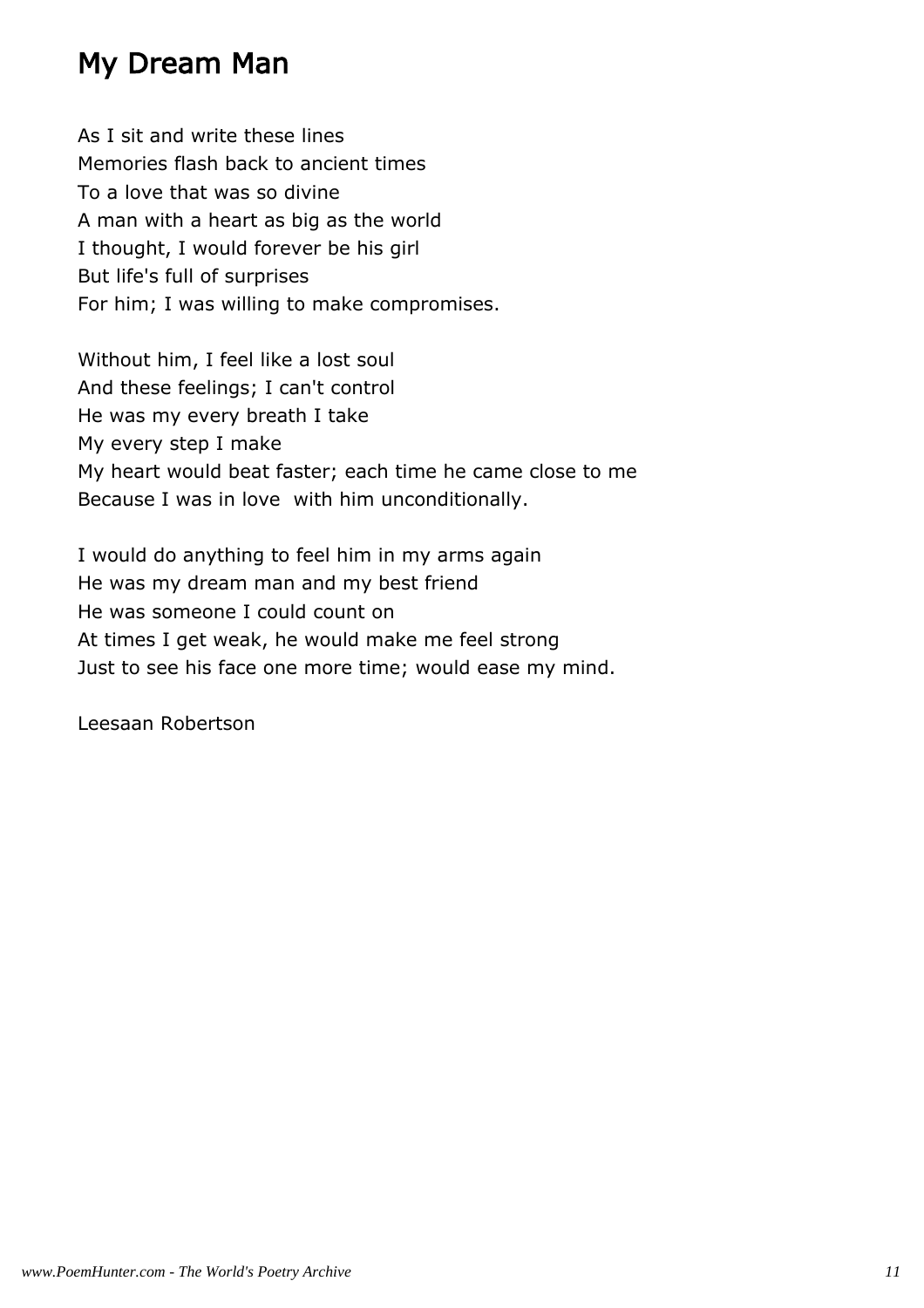# My Life Story

You think you know my life story But don't know nothing about me If I tell you all the pain I had endured You will be shocked for sure So I advised you not to judge me By the smile I carry everyday It's the only way I can hide the battle, I'm fighting inside

You don't know my life story And the amount of storms, hurricanes, and tornadoes I been through constantly Don't be fooled by my outer appearance Because there's a war going on inside my soul I feel lost, empty, and hopeless All I want is to find happiness

You can't tell my life story For I am the only one who can You don't know the hell I face now and then And I'm still standing tall There's a reason why I did not fall I was made to be strong like a brick wall Yet I feel weak all the time And it's always hard for me to keep a steady mind.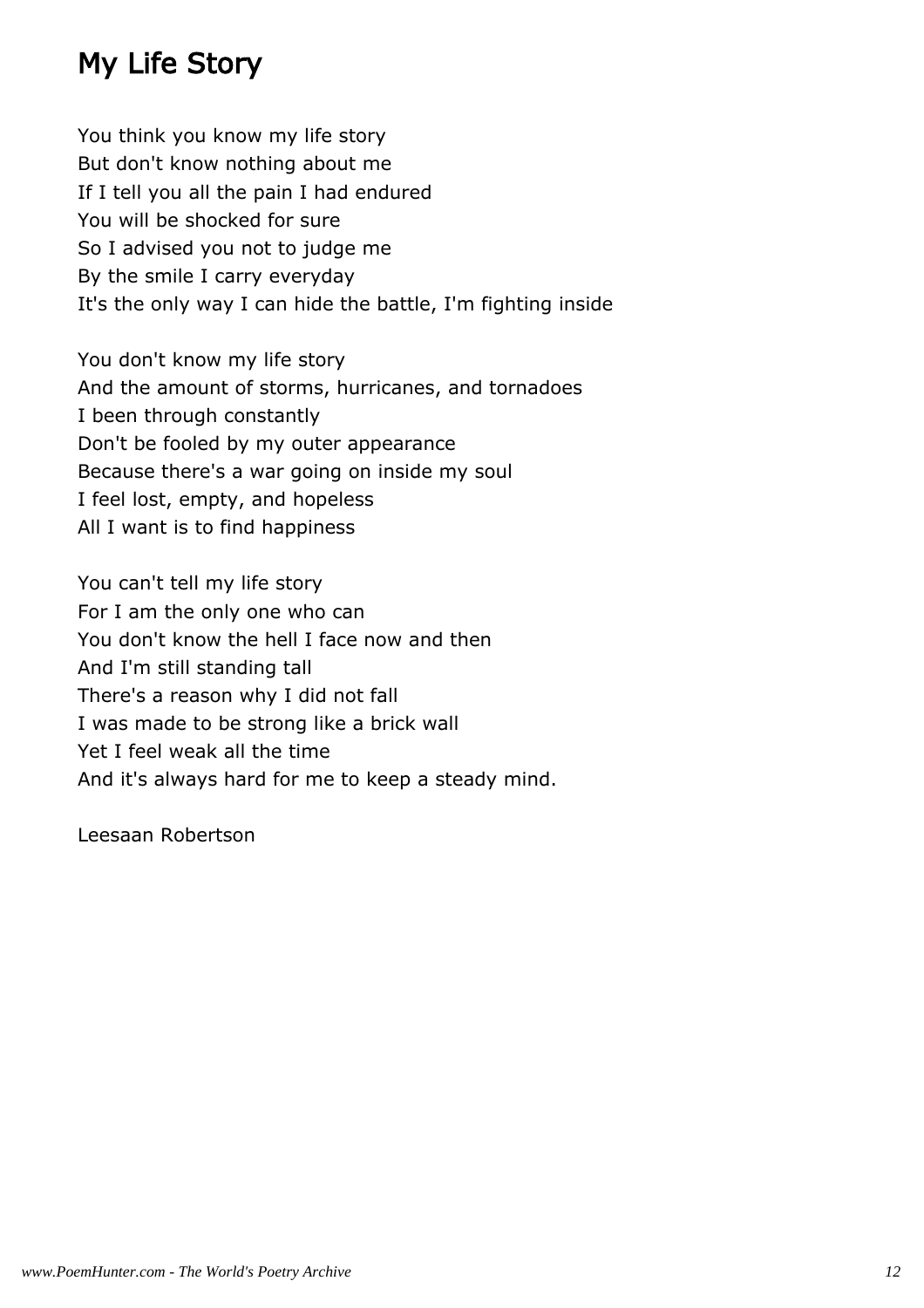#### My Love For You

With your lips on my dark chocolate skin I crave you from deep within The love I feel for you is not a sin It's not a game that's played to win

When I look into your seductive eyes I see a man of truth, not lies We are living on a beautiful island in paradise Enjoying the sunset and the clear blue skies

I love how you massage my body Always smooth and tenderly You continually bring out a spark in me That I want to last for eternity

You're like coffee that gets me addicted I want you more and to you I'm so attracted You are the every beat of my heart I'm dangerously in love with you from the start

I want to experience something new And it begins with me and you Let's make love like we never did before But first, put the lock on the door

I'm going to romance you all night long You'll see how much you and I belong I love you so much which is why I wrote you a love song My love for you can never go wrong.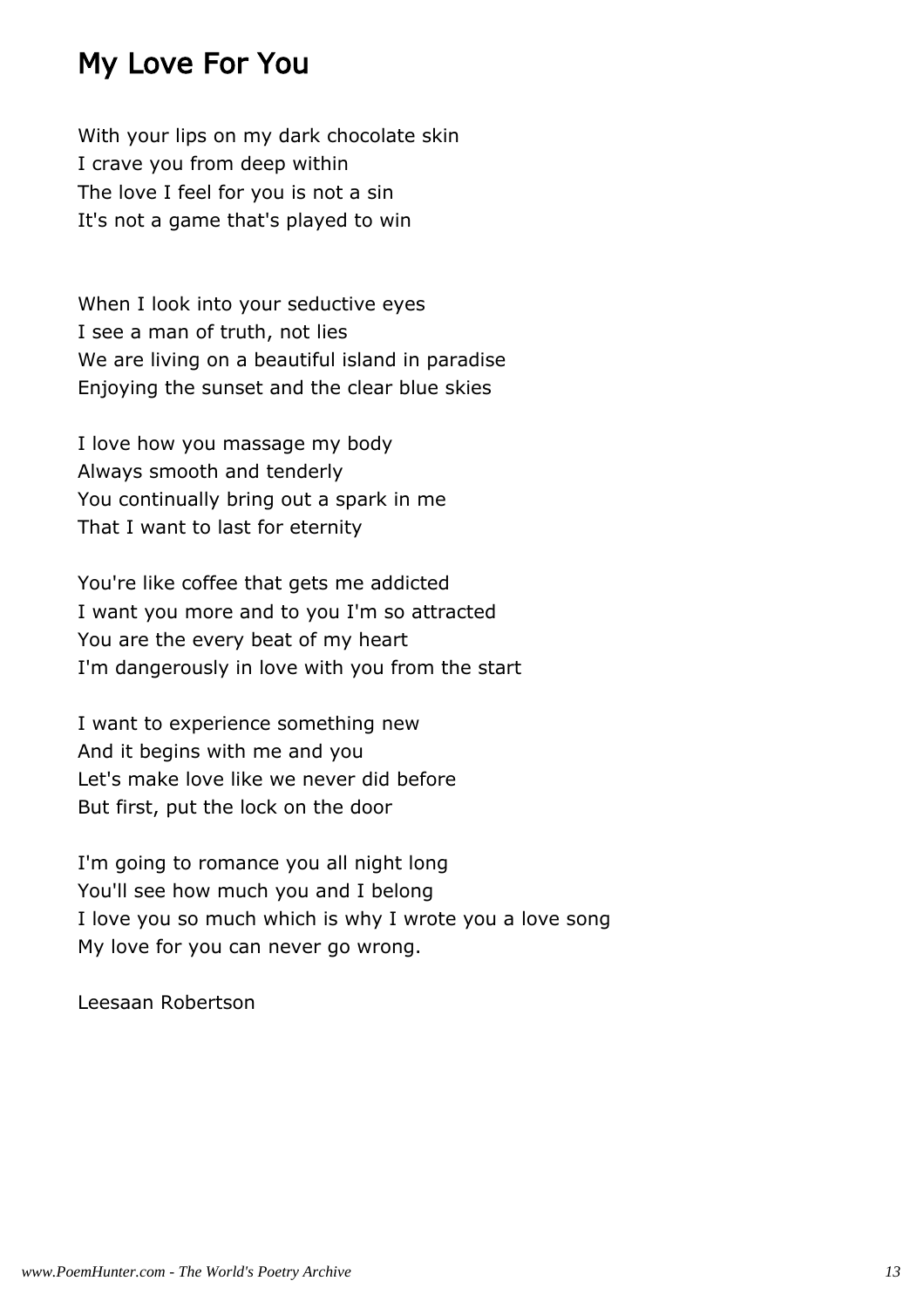# Take Control

Take charge of my soul Take control; Give me the deepest love, I never had before Cleanse my heart and make it pure Peel off all my dead skin that lies beneath Cover me up and wrap me like sheath Cuddle me closely and keep me warm Embrace me with your beautiful charm Show me how love should be; Lead me to the right place where I can feel free Kiss my body all over and caress me Treat me like a princess; Prove to me that you can do your best Say you're my man till one of us is gone and laid to rest.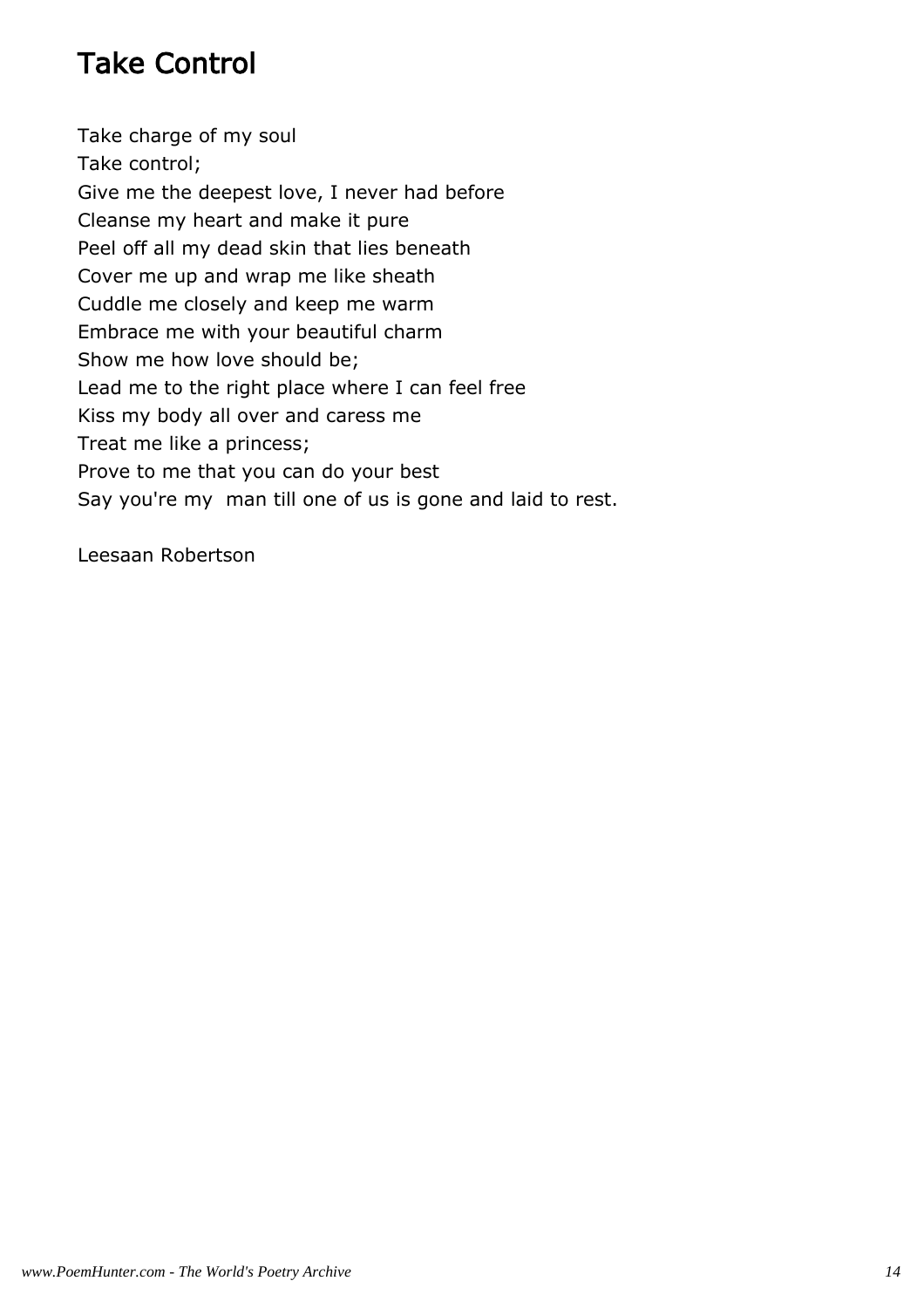#### **Teardrops**

#### **Teardrops**

Teardrops roll down my eyes Like rain falling from the sky You left a hollow inside my heart On that that day; when you said goodbye No matter how hard I try This hurt won't seem to go away You walked out the door Before I finished what I had to say If only you knew; how much I wanted you to stay.

Each time I fall asleep Your face is all I see Dreaming of you; night after night Coming home to me I wish time could rewind back; to the way things used to be When there was no emptiness And this house was filled with happiness I just need completion again And all this pain and misery to end.

I'm tired of shedding these tears Can't believe; we were together for so many years But even though; you and I have drifted apart Our memories will constantly live on I have always loved you from the start You have weakened my bones The moment you depart; now I feel so alone And I can't stop thinking about you And all the fun things we did like to do.